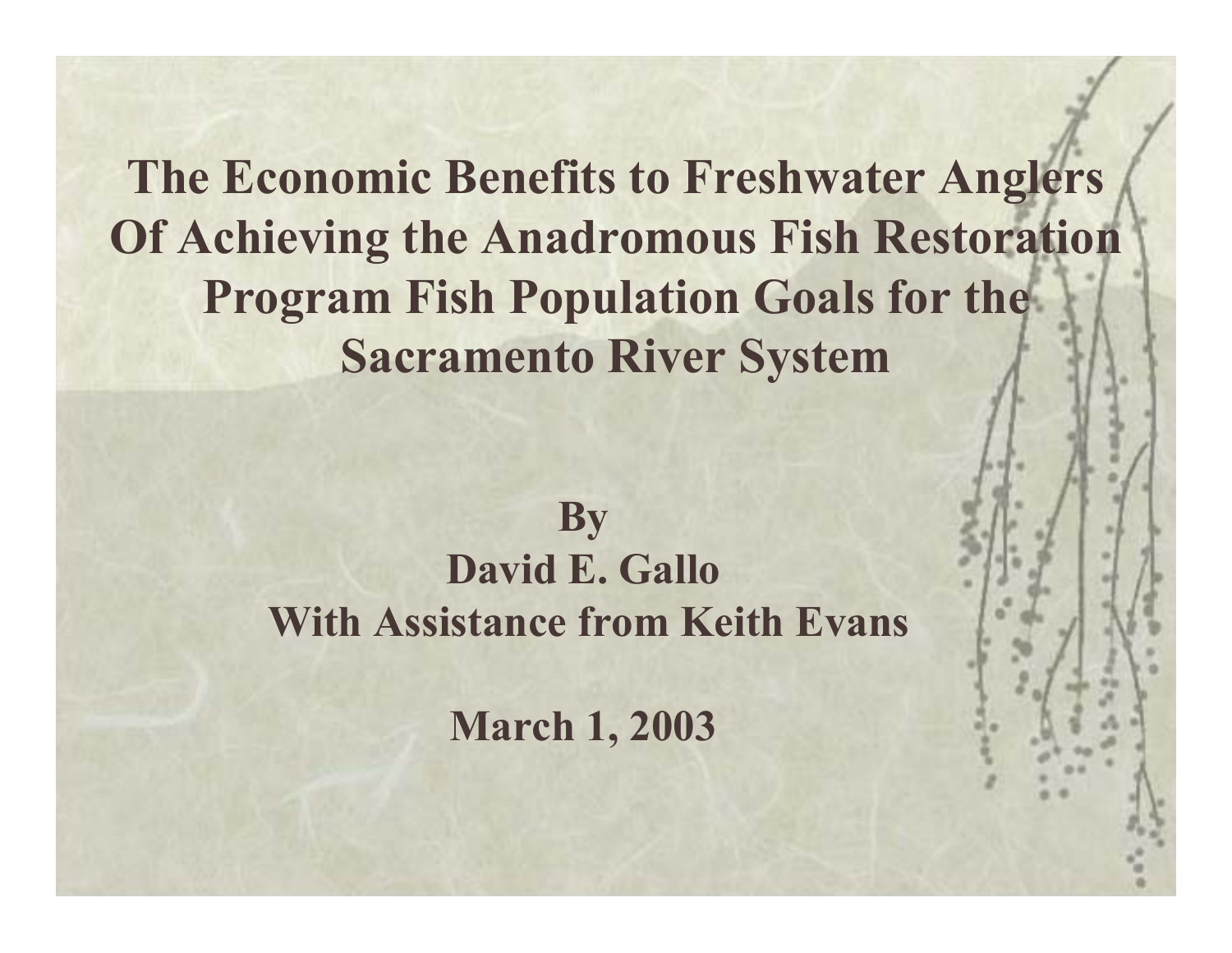*Purpose of the Sacramento River Sport Fishing Valuation Study*



 To assess the current (1999) value of the Sacramento River sport fishery .

 To estimate the increase in value of the fishery as a result of achieving the AFRP fish population goals.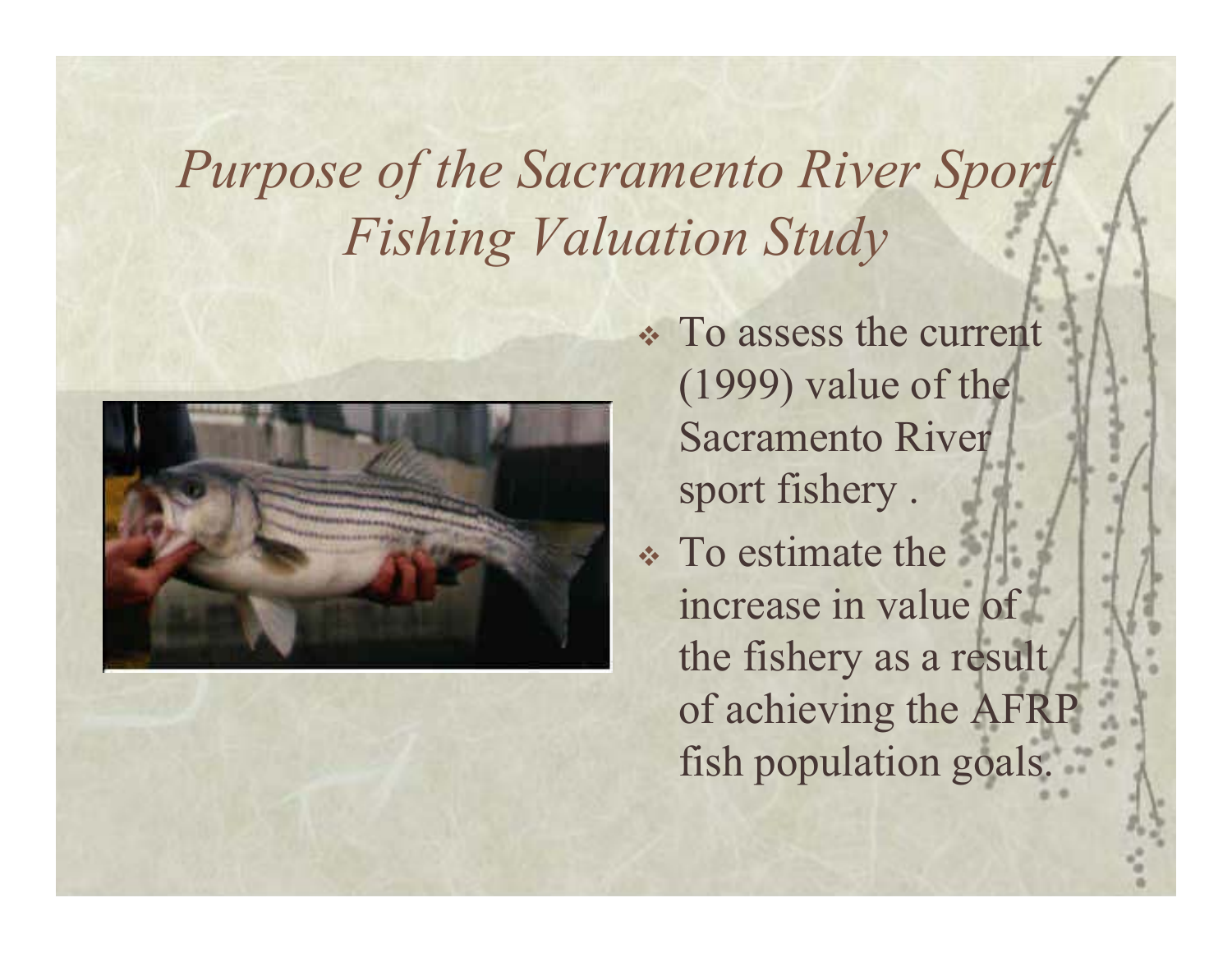*The Anadromous Fish Restoration Program*

- Goal is to at least double natural production of anadromous fish species.
- Baseline is average production for the 1967-1991 period.
- Does not affect hatchery production of salmon.
- Therefore, the AFRP fish population goals for natural production imply an increase in total fish populations.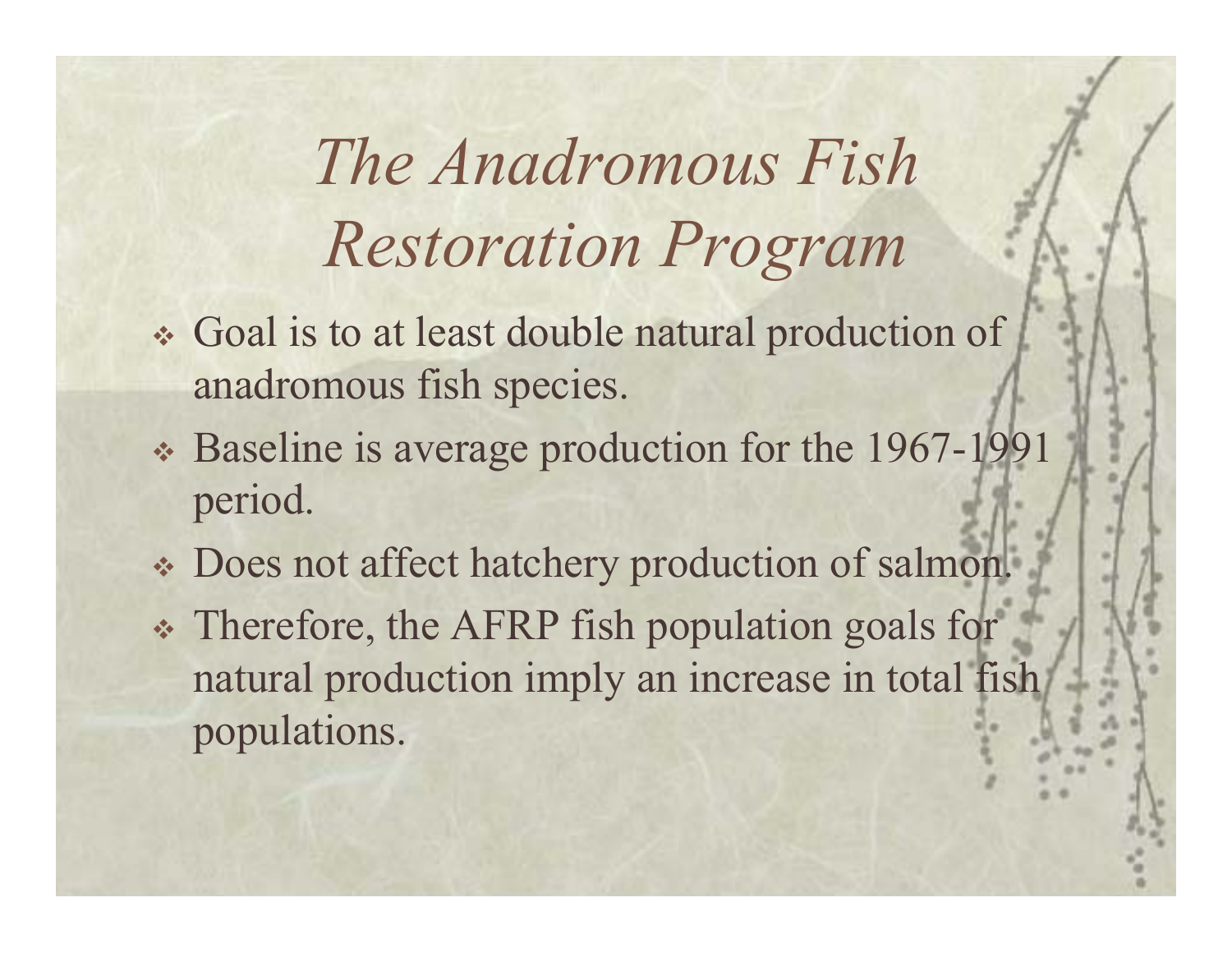## *Methodology*

- Zonal travel cost study.
- A zonal travel cost study specifies a relationship between the number of annual trips per capita, from a particular origin (county) to a particular destination, as a function of trip cost.
- The annual value of the fishery is the consumer surplus per visitor day times the total number of visitor days per year.
- Consumer surplus is the difference between what visitors are willing to pay and what they do pay.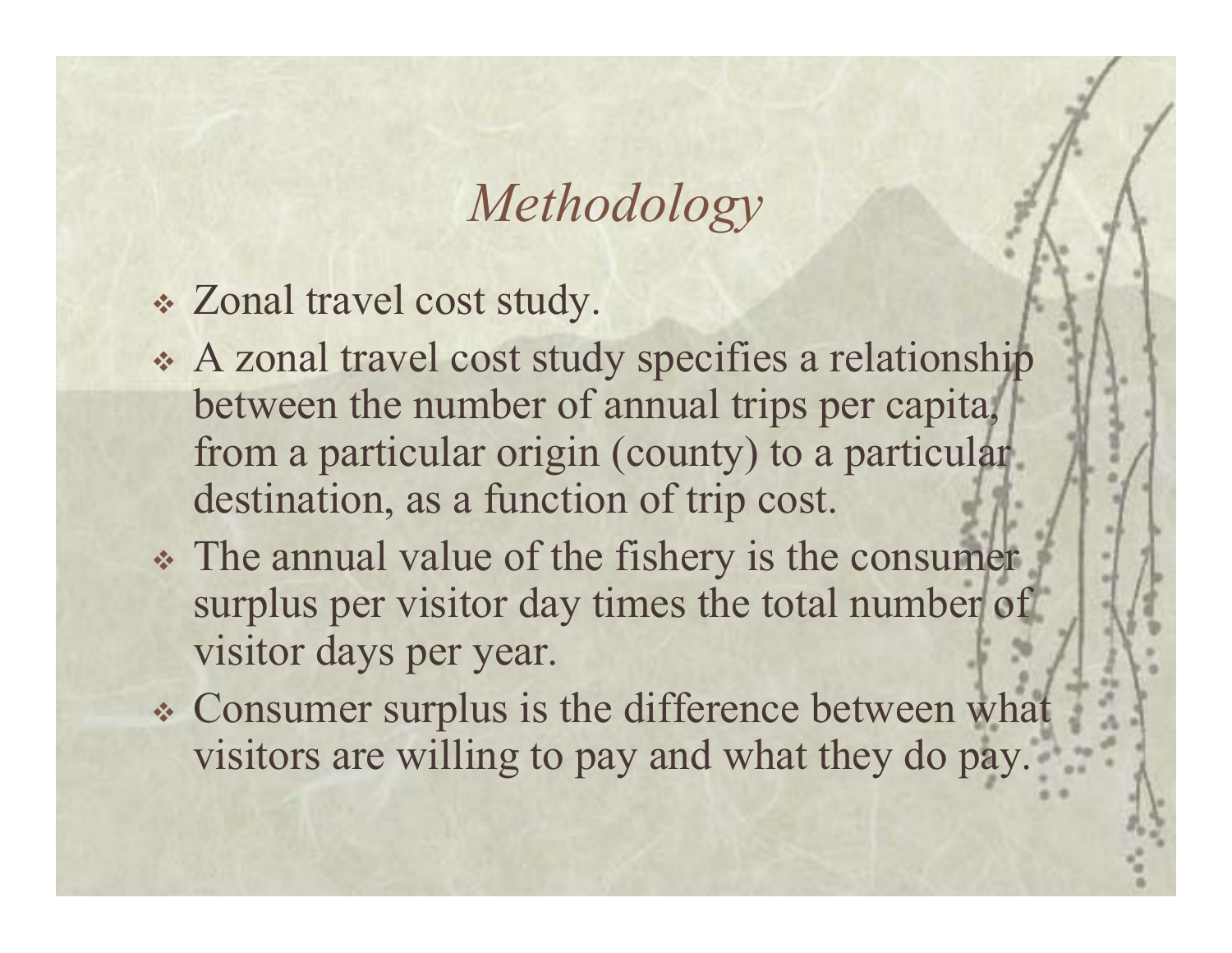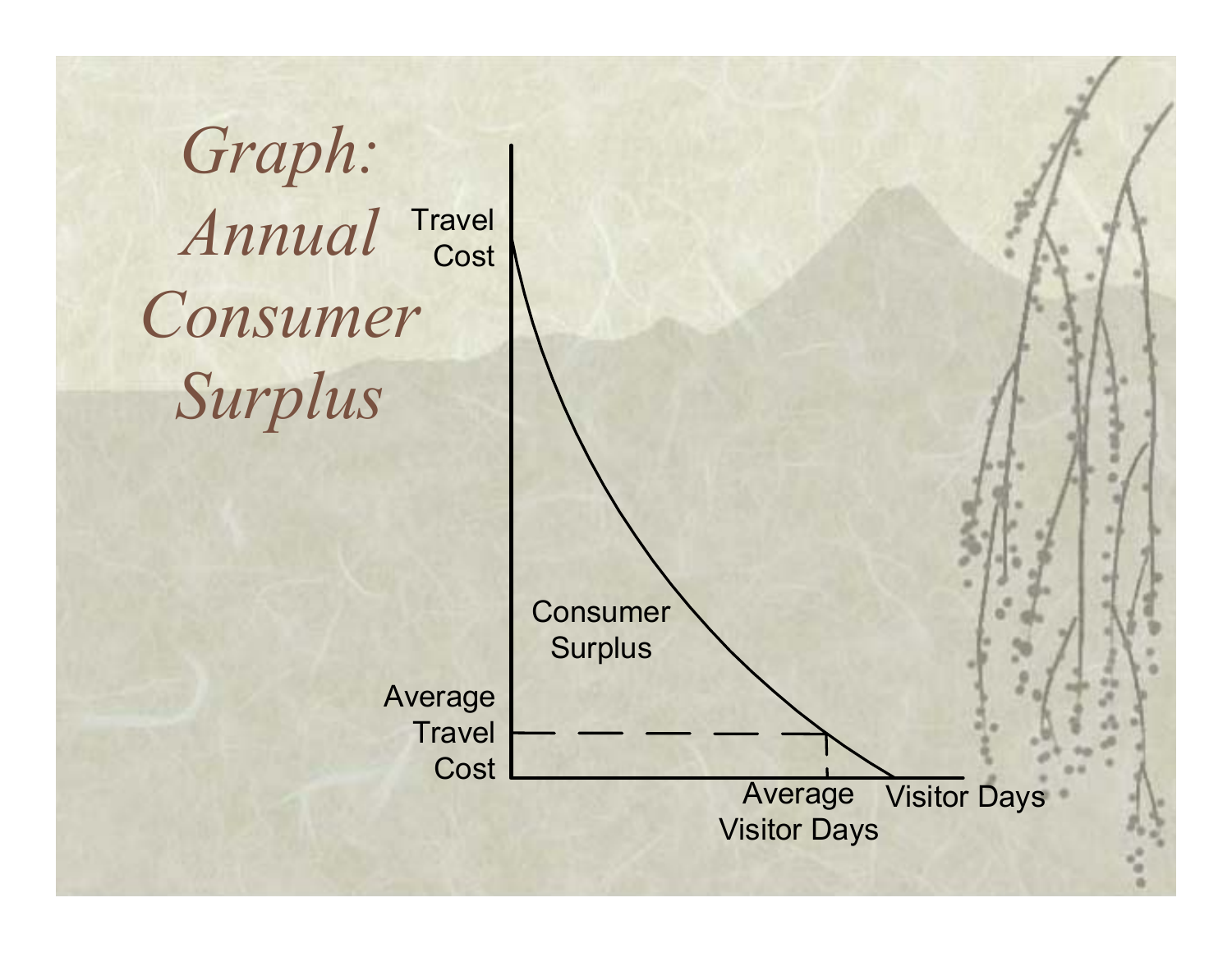### *Primary Data Source*

- The data for this study are from the 1999 creel survey done by the California Department of Fish and Game.
- That survey involved interviewing anglers on the Sacramento, American, Yuba, Mokelumne, and Feather Rivers within the Sacramento River system.
- Information collected includes the number in the party, species sought, the type and number of fish caught, and the number of hours the party has fished.
- \* The regression used 19,427 observations representing 39,063 visitor days.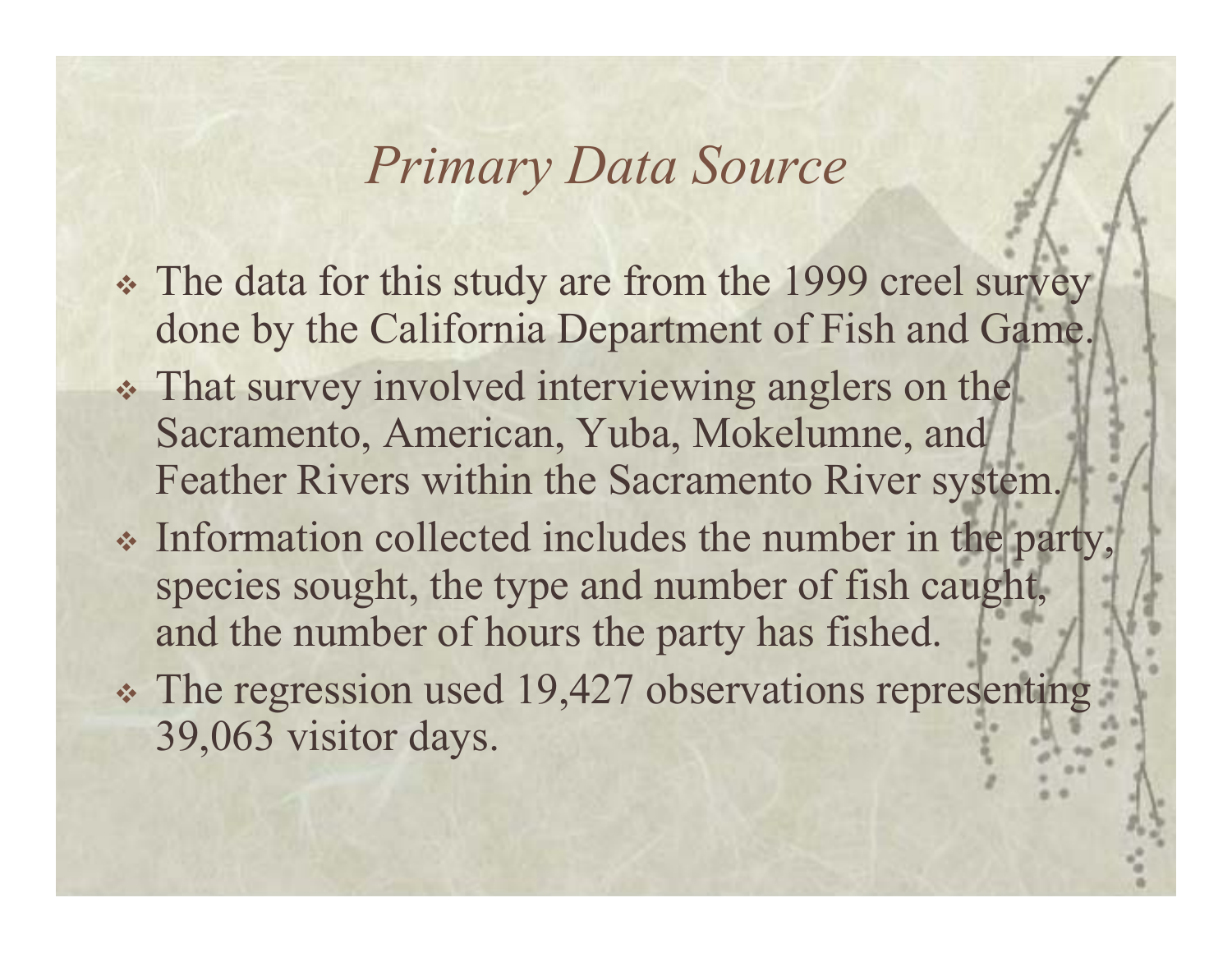### *Model Hypothesis*



 The hypothesis is that anglers choose a fishing destination within the Sacramento River system based on the cost to travel to it and the quality of the fishing site.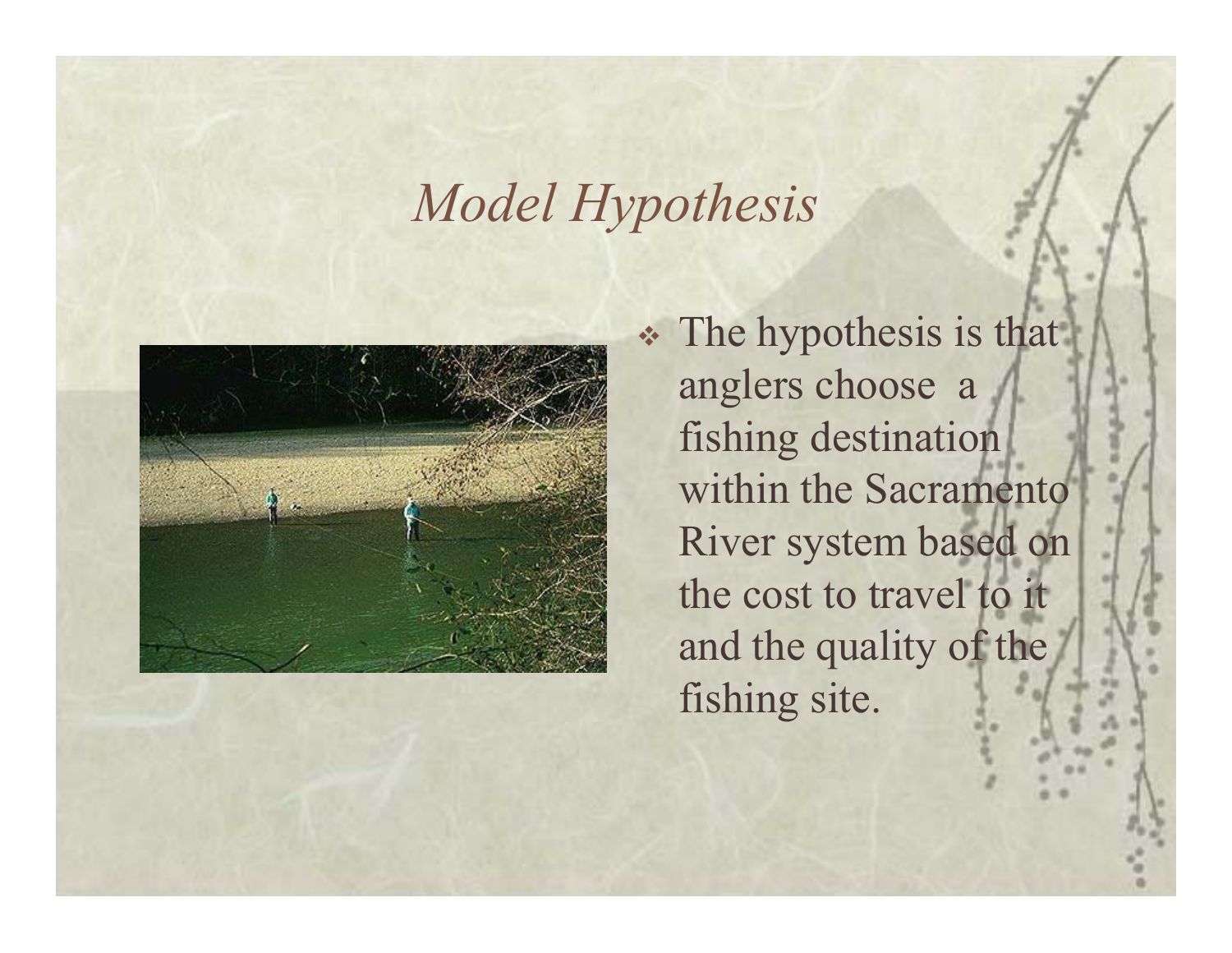## *The quality of a Fishing Site*



- The weighted catch rate for Salmon and Striped Bass: defined as the number of each species caught per hour of fishing effort times the percentage of angler effort directed towards each species.
- The presence of other species of interest: specifically rainbow trout and American Shad.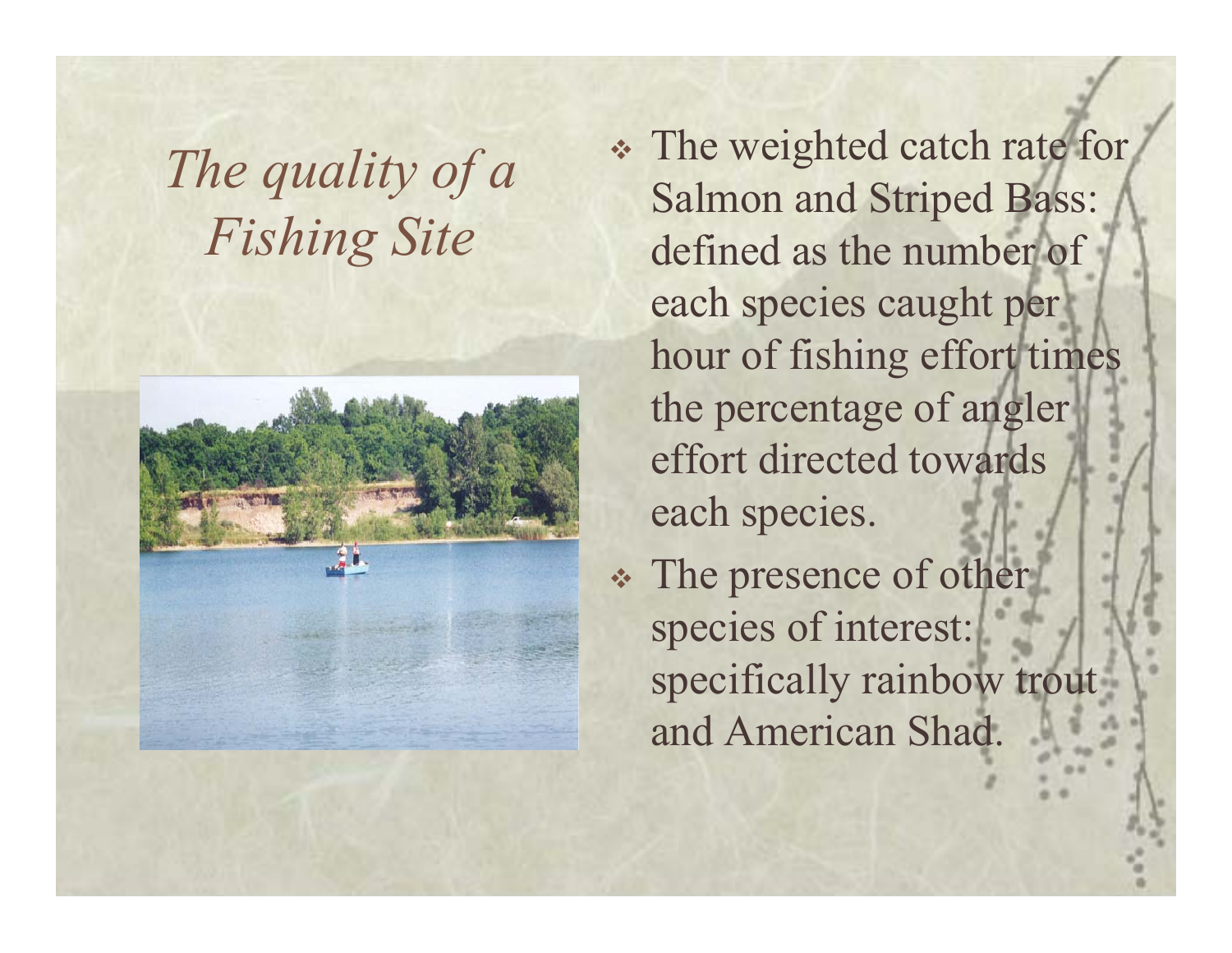#### *Dependent Variable*

- The dependent variable is the number of annual visitor days by residents of a particular county to a particular fishing destination within the Sacramento River system.
- The willingness of residents to travel to a fishing site depends on certain characteristics of the residents in addition to the quality of the fishing site.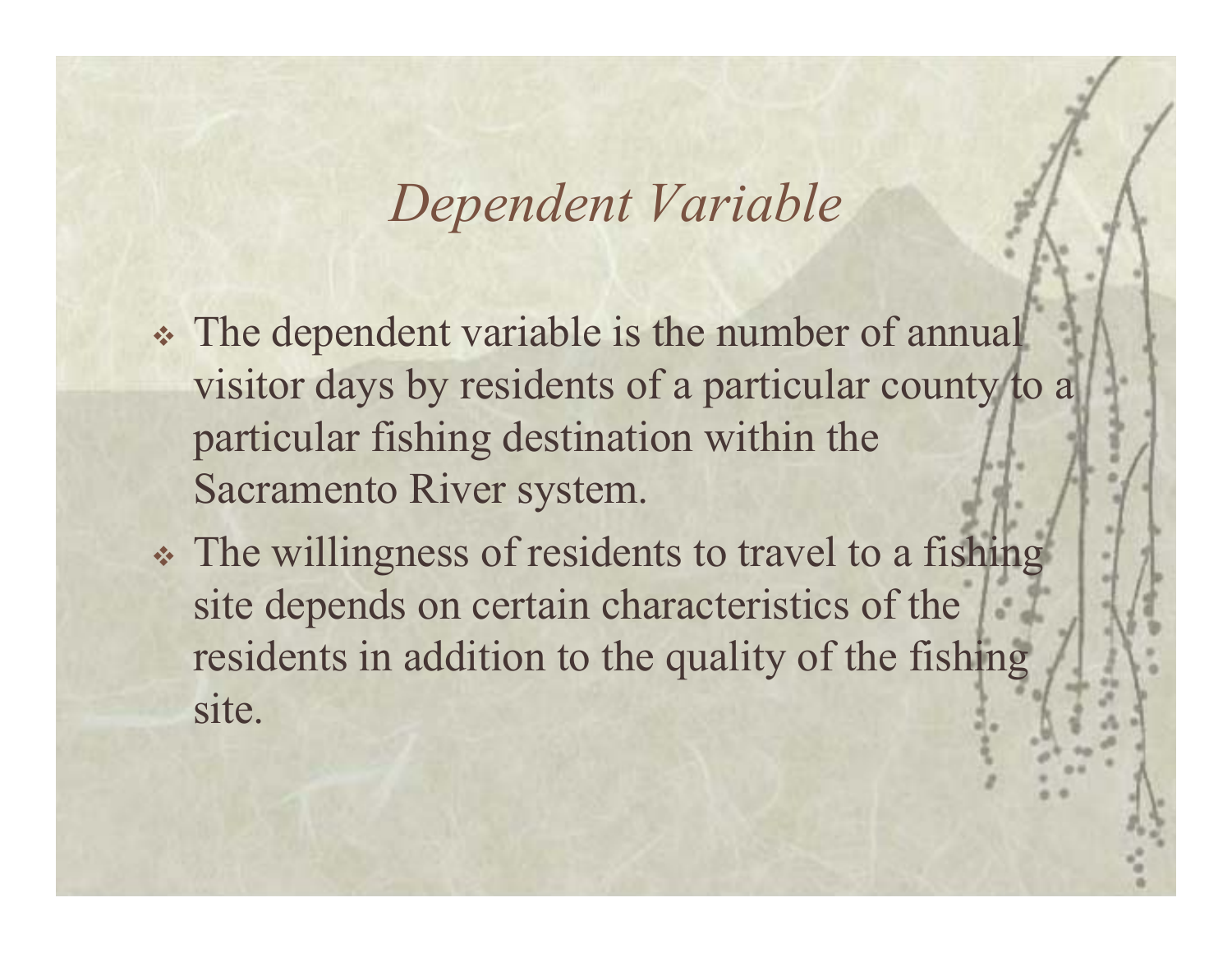### *Resident Characteristics*

- Residents of rural counties are more likely to fish than residents of urban counties (defined as counties with populations of at least 750,000 and where more than 30% live in cities with 100,000 or more residents).
- Hispanic residents are more likely to fish than the average resident. This relationship is strongest for Hispanic residents of urban counties.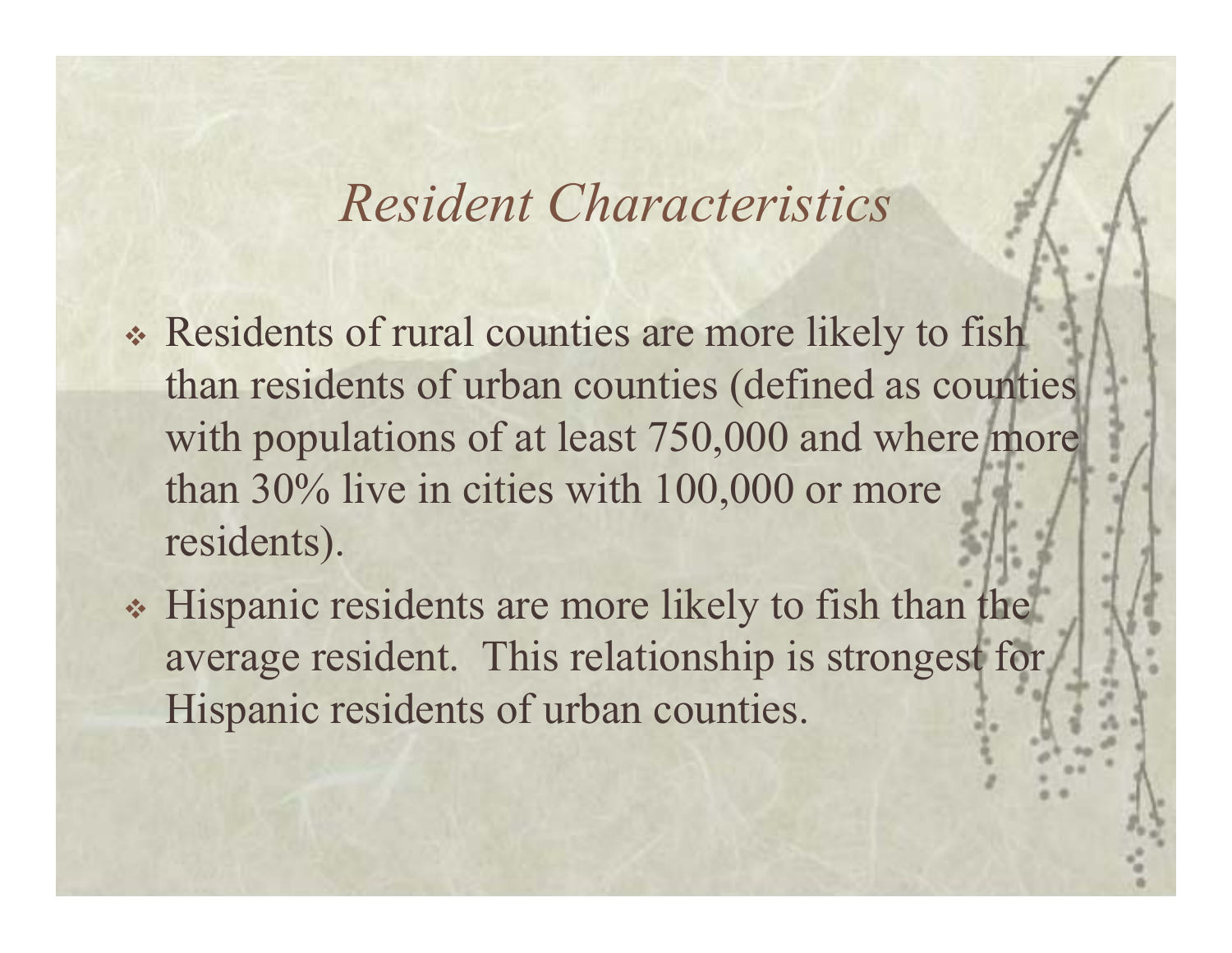## *Form of the Regression Equation*

The natural log of annual visitor days to a particular fishing site per million of county population is a function of:

- 1.Travel Cost
- 2.Weighted Catch Rate
- 3.Percent of county population that is of Hispanic origin
- 4.Whether the county is rural of urban
- 5.Whether American Shad is an important target species
- 6.Whether rainbow trout is an important target species
- 7.The product of the urban and Hispanic % variables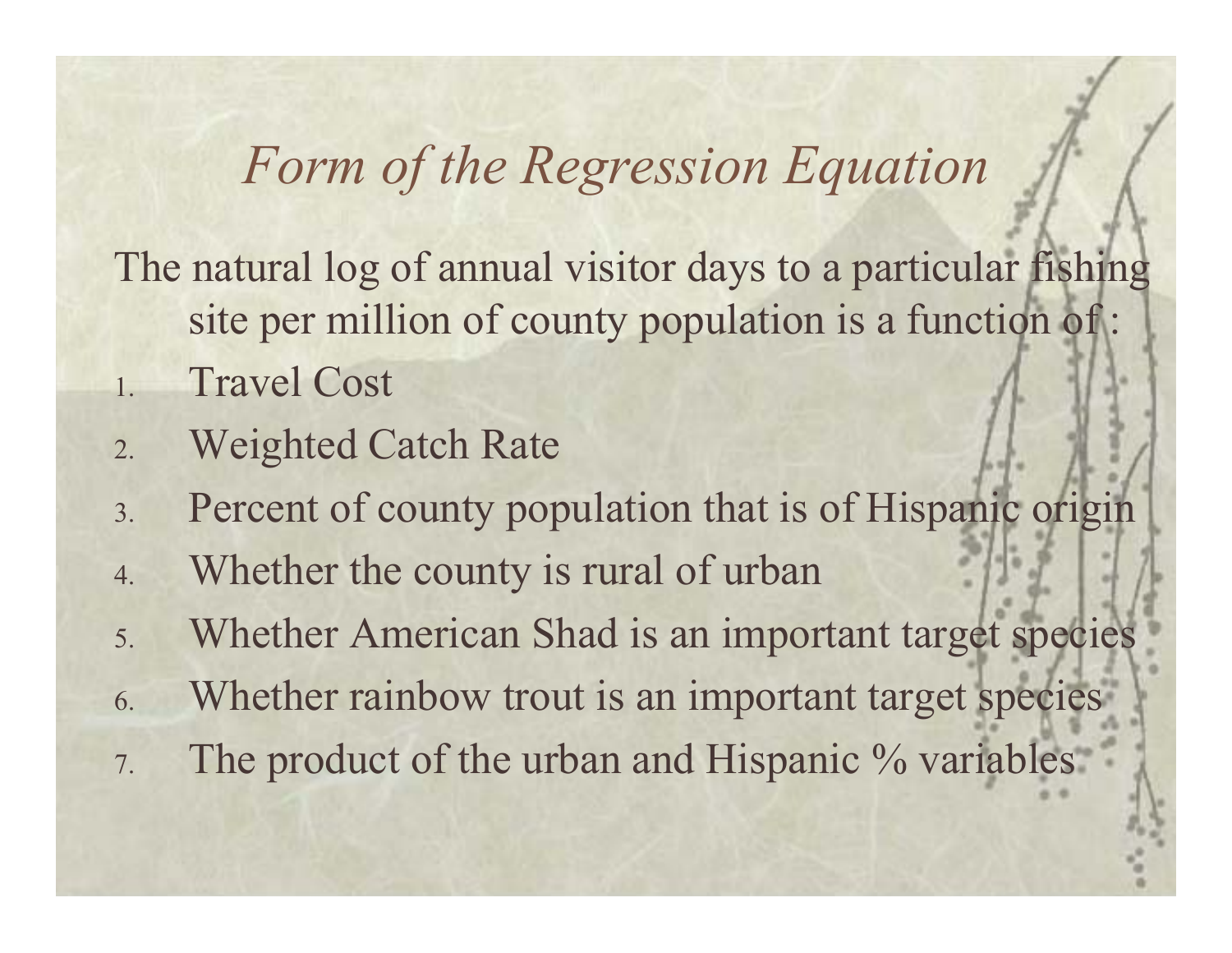# *Choice of the Semi-Log Form of the Equation*

 The linear form of the equation yielded a poor fit. The fit for the log-log form was somewhat inferior to the semi-log form.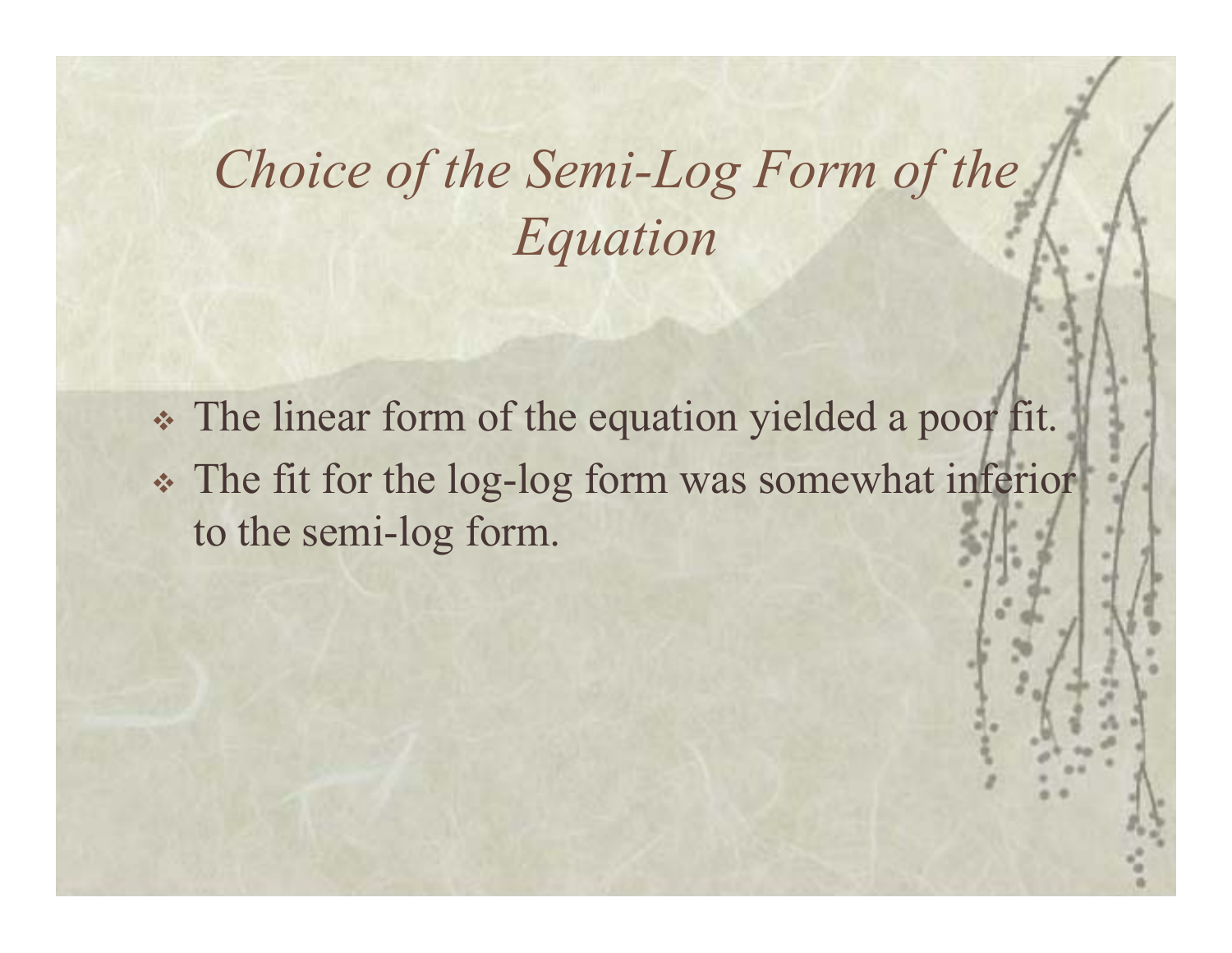# *Coefficients, Means, and T-Values*

| <b>Coefficient</b>              |           |                   | <b>Value Means t-statistics</b> |
|---------------------------------|-----------|-------------------|---------------------------------|
| Intercept                       | $-1.4058$ | n.a.              | $-27.8938$                      |
| <b>Travel Cost</b>              |           | $-0.0098$ 24.2610 | $-46.3038$                      |
| <b>Weighted Catch Rate</b>      |           | 9.7112 0.0707     | 38.1433                         |
| <b>Hispanic Percent</b>         | 7.3387    | 0.1746            | 26.5420                         |
| $Rural (=1)$                    | 3.1160    | 0.6463            | 61.9440                         |
| <b>American Shad</b>            | 0.1520    | 0.1099            | 8.1543                          |
| <b>Rainbow Trout</b>            | 0.6399    | 0.0588            | 24.0345                         |
| <b>Hispanic Percent x Rural</b> | $-5.3861$ | 0.1099            | $-18.8052$                      |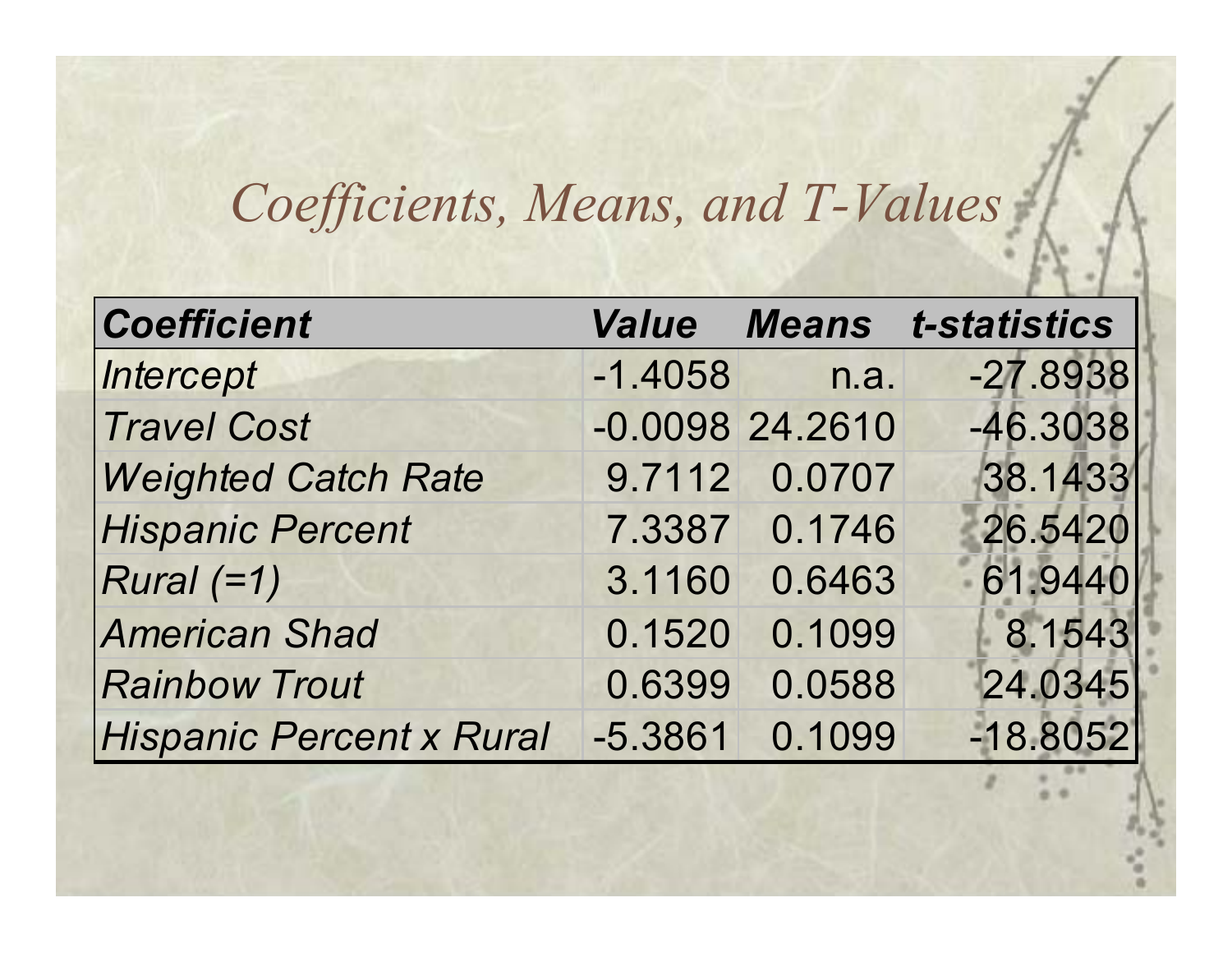## *Significance of the Included Variables*



- All coefficients have the expected sign.
- All variables are significant at the 99% confidence interval (t-values greater than 2.6).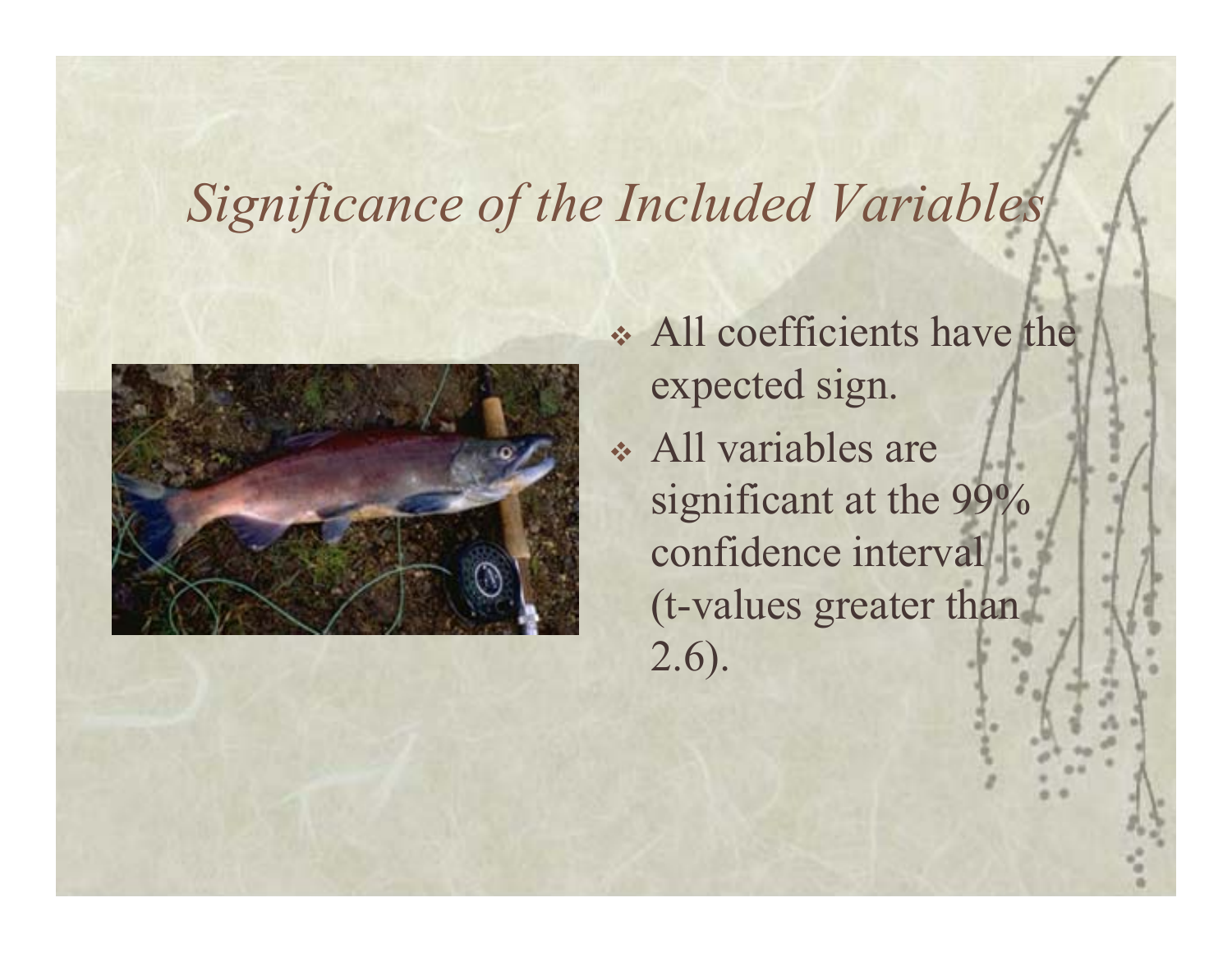## *Overall Regression Fit*

| <b>Regression Statistics</b> |        |  |
|------------------------------|--------|--|
| <b>Multiple R</b>            | 0.8163 |  |
| <b>R</b> Square              | 0.6663 |  |
| <b>Adjusted R Square</b>     | 0.6662 |  |
| <b>Standard Error</b>        | 0.8072 |  |
| <b>Observations</b>          | 19427  |  |

 The included independent variables explain 66.6 % of the variation in the dependent variable.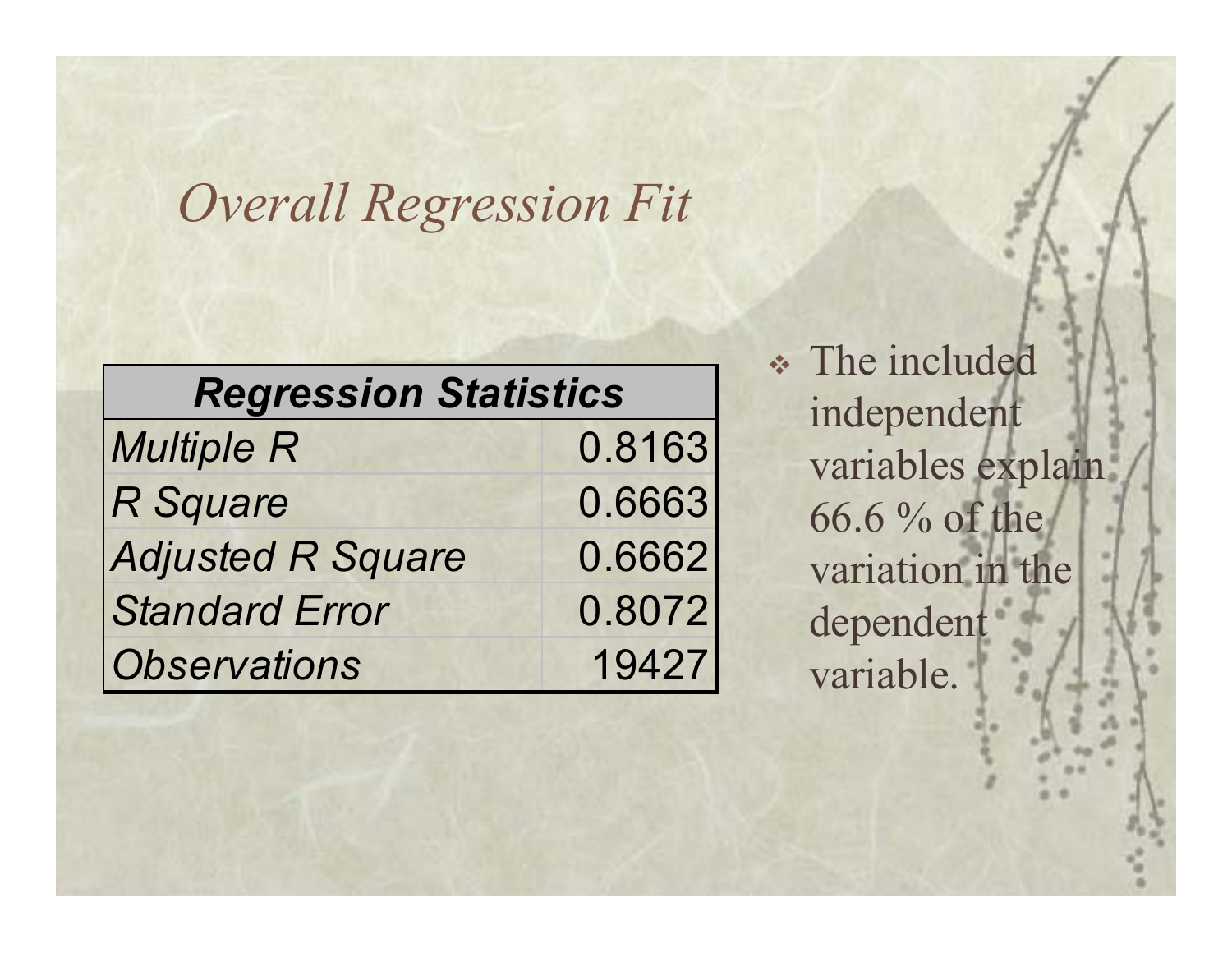#### *Equation Solutions*

Substituting the mean values for all variables other than travel cost yields the following equations:

For Rural Visitors: Ln(Annual Visitor Days/ Million) = 2.7925 - .0098 \*Travel Cost

For Urban Visitors: Ln(Annual Visitor Days/ Million) = 0.6170 - 0098 \*Travel Cost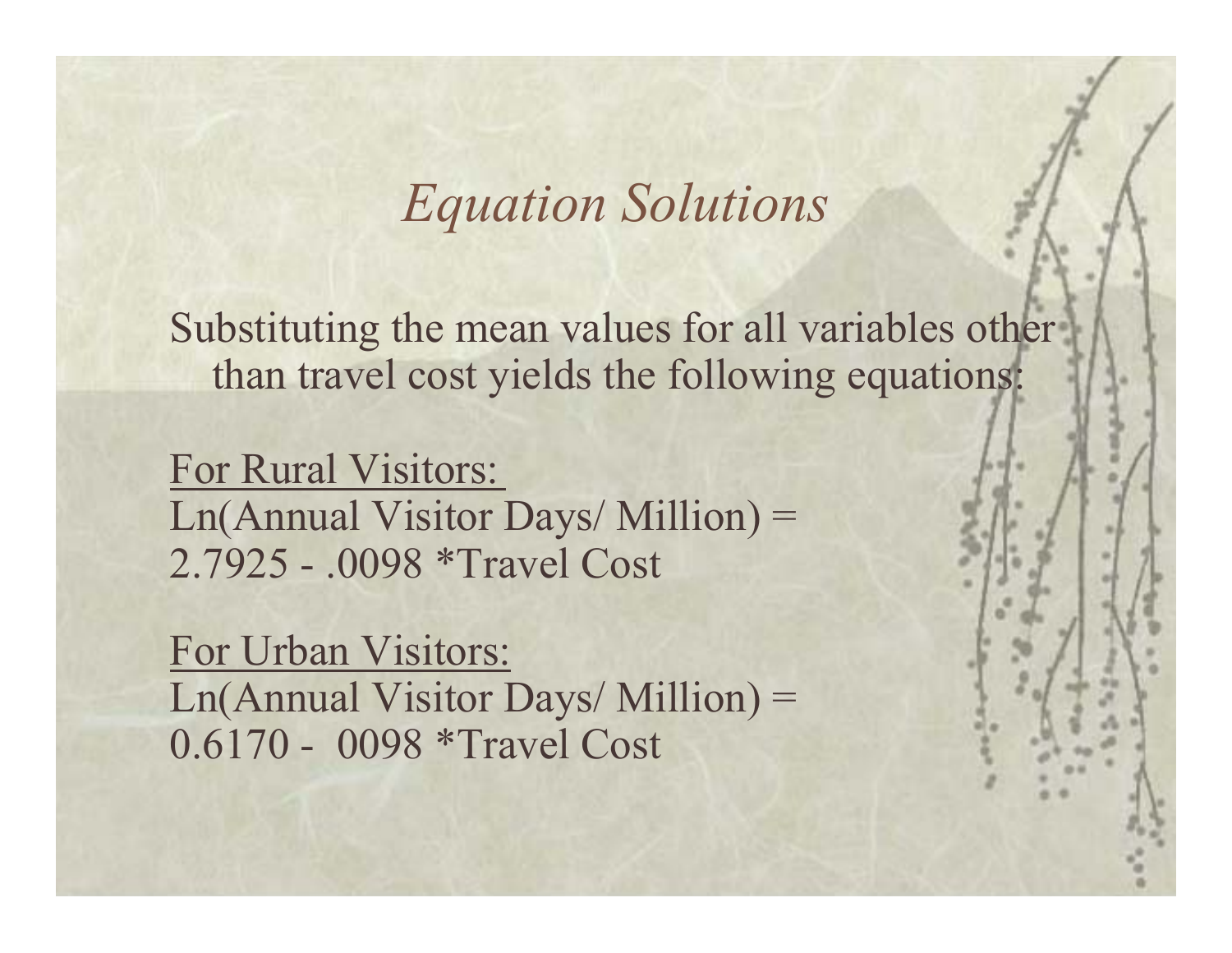### *Estimated Annual Visitor Days*

- Inserting the average travel cost of \$24.26 per visitor day and solving the equations for visits per million yields:
	- Annual urban visitor days per million  $= 2.02$
	- Annual rural visitor days per million = 17.82
	- Weighted average annual visitor days per million  $= 12.23$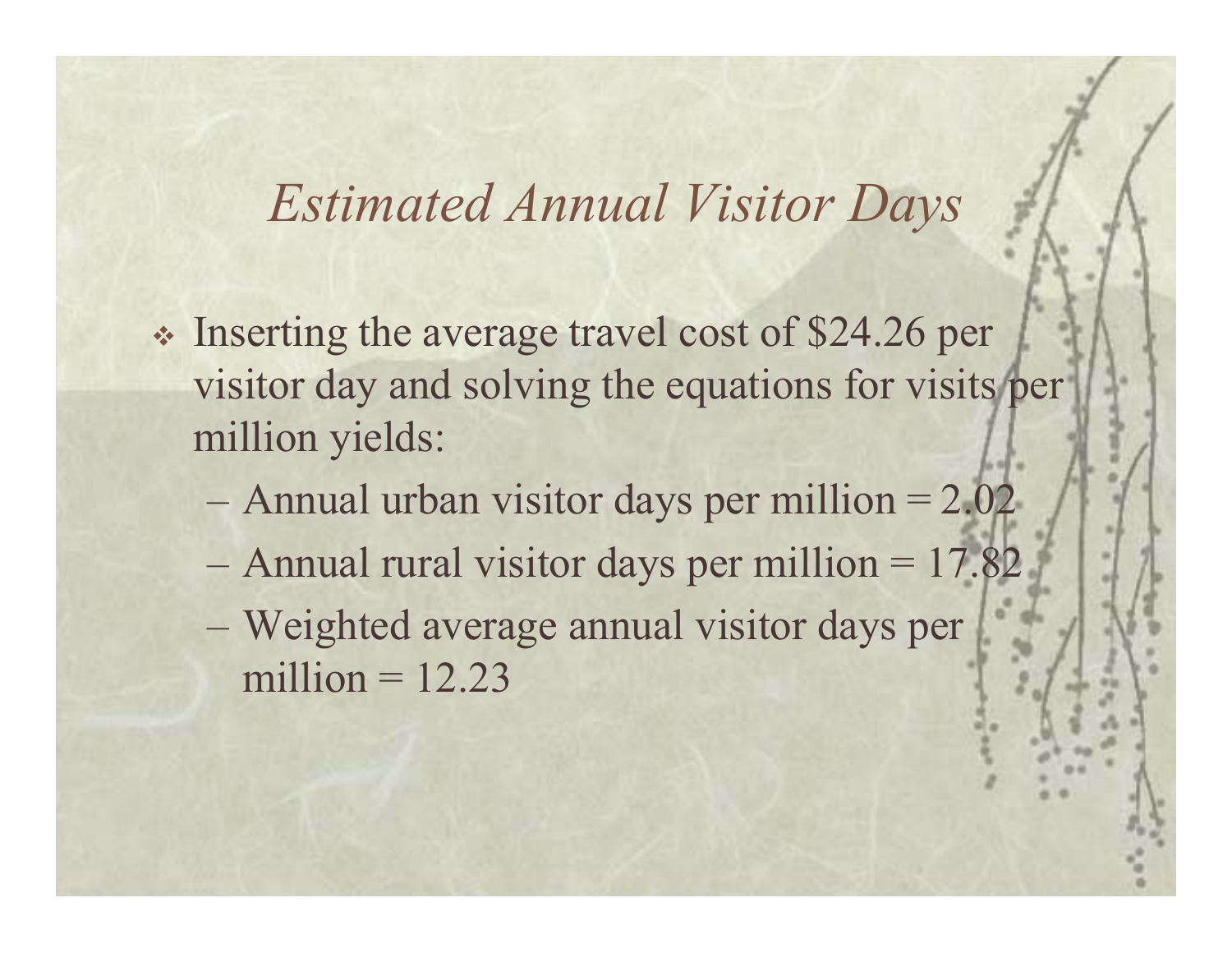### *Consumer Surplus per Visitor Day*

- For the semi-log form of the equation consumer surplus per visit is equal to the absolute value of the inverse of the travel cost coefficient or \$102.02.
- Consumer surplus per million residents is the product of the average number of visits per million and consumer surplus per visit and is \$1,248.14.
- Dividing the total consumer surplus per million by the average visits per million (15.5) yields consumer surplus per visit or \$80.52.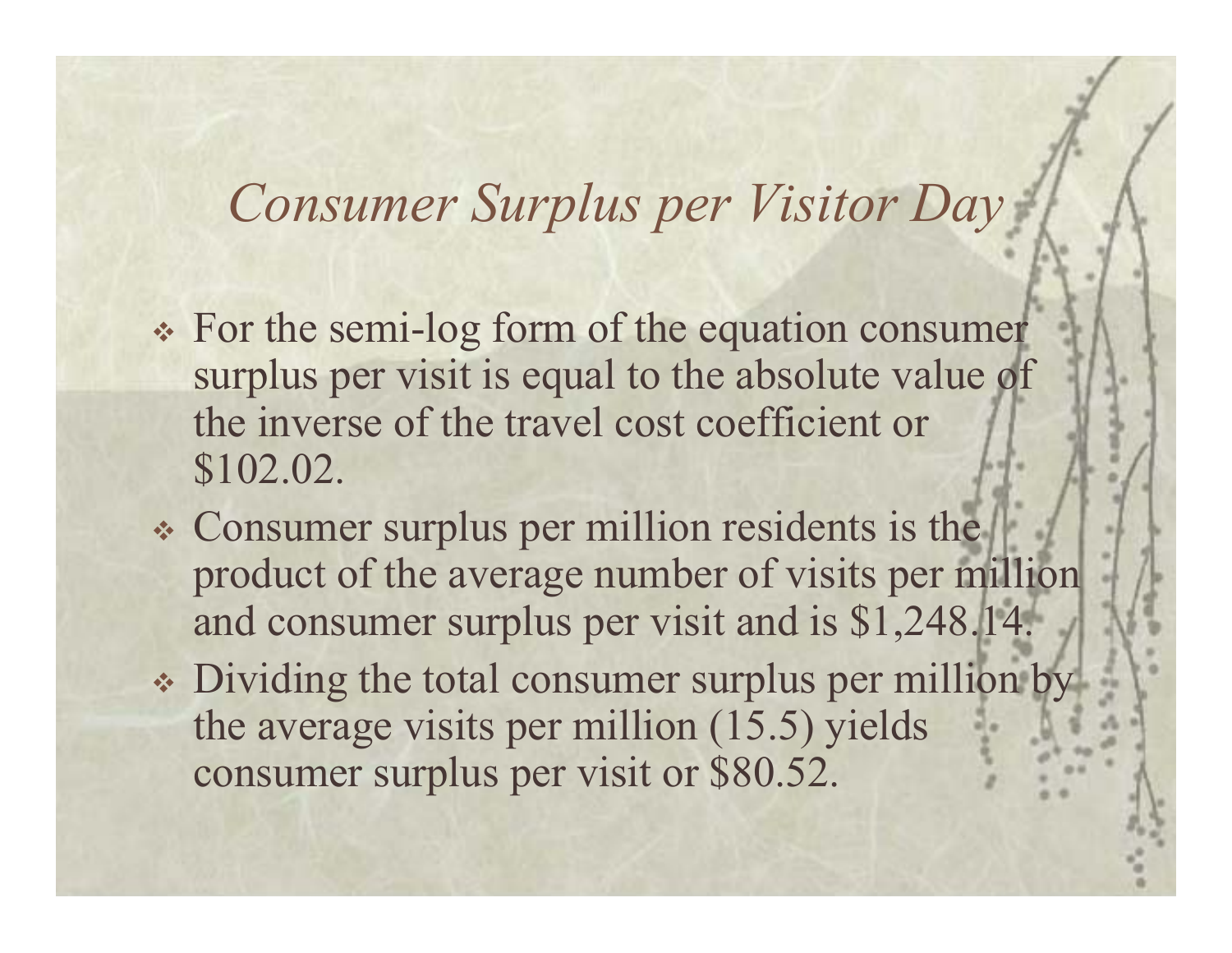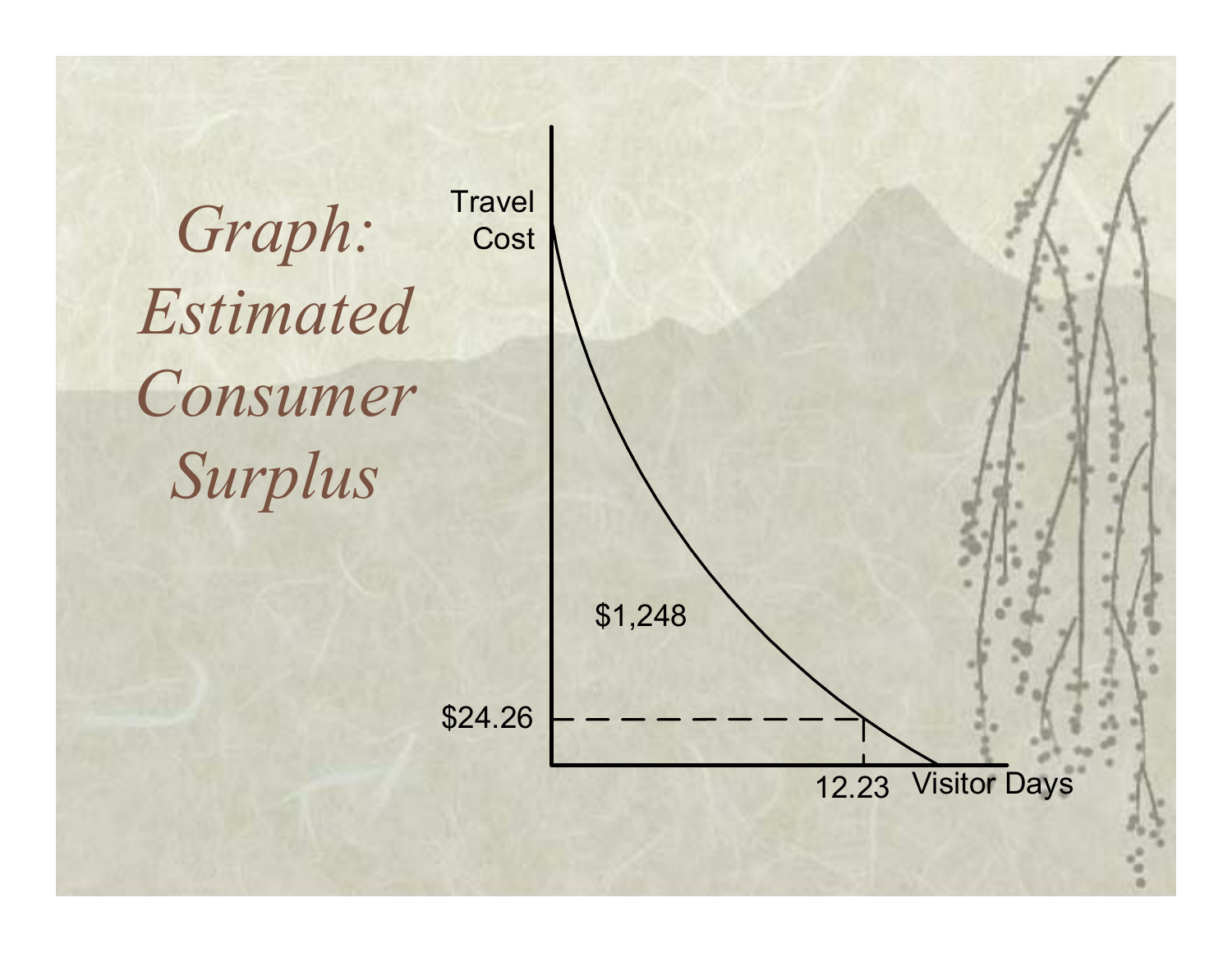# *The 1999 Value of the Sacramento River System Freshwater Fishery*



 Multiplying the average value per visitor day of \$80.52 times the 469,191 visitor days per year yields an annual value to freshwater anglers using the Sacramento River system of \$37,778,703.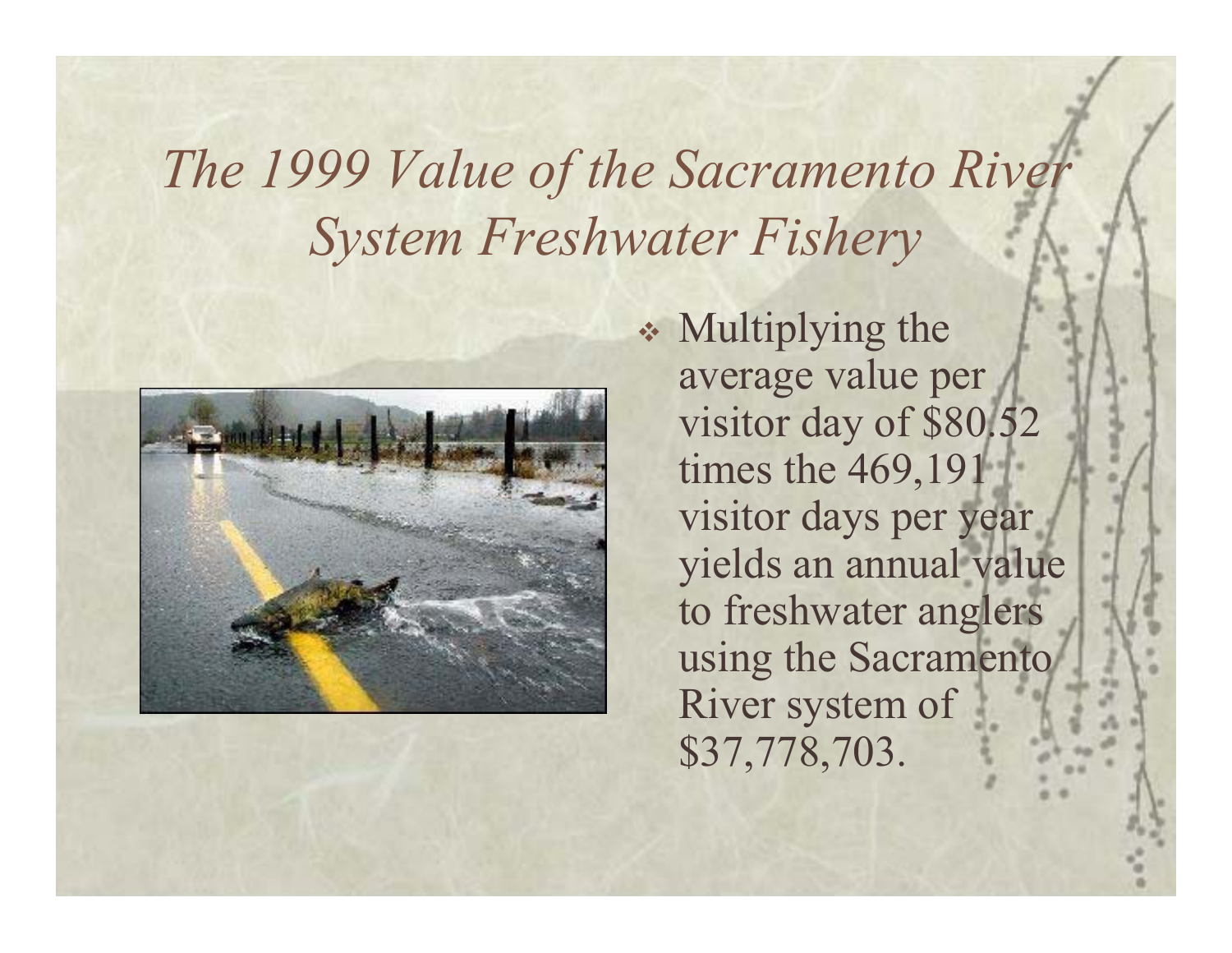# *The Value of AFRP Fish Population Increases*

- The percentage increase in fish populations is assumed to be a proxy for the percentage increase in the weighted catch rate.
- The value of the quality change estimated here is for the results of ongoing AFRP actions measured from the 1999 base year to the year in which the fish population goals are met.
- Achieving the AFRP goals implies a 53.7% increase in the weighted catch rate (WCR) if hatchery production is held constant at 1999 levels.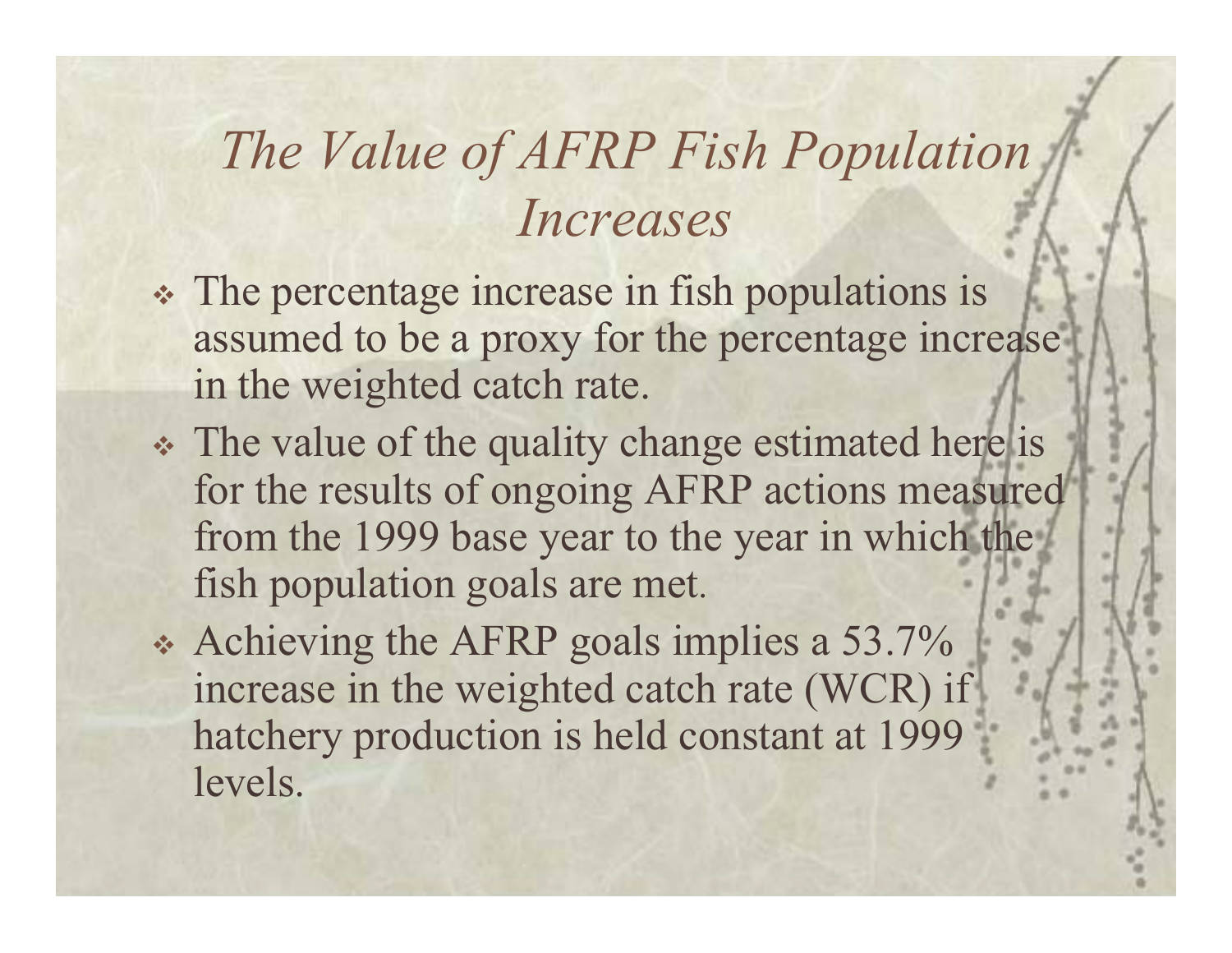*Estimated Equations for a 53.7 Percent Increase in the Weighted Catch Rate*

The equations used to estimate consumer surplus for a 53.7% increase in the weighted catch rate are:

For Rural Visitors: Ln(Annual Visitor Days /Million) = 3.1611 - .0098 \*Travel Cost

For Urban Visitors: Ln(Annual Visitor Days /Million) = 0.9857 - 0098 \*Travel Cost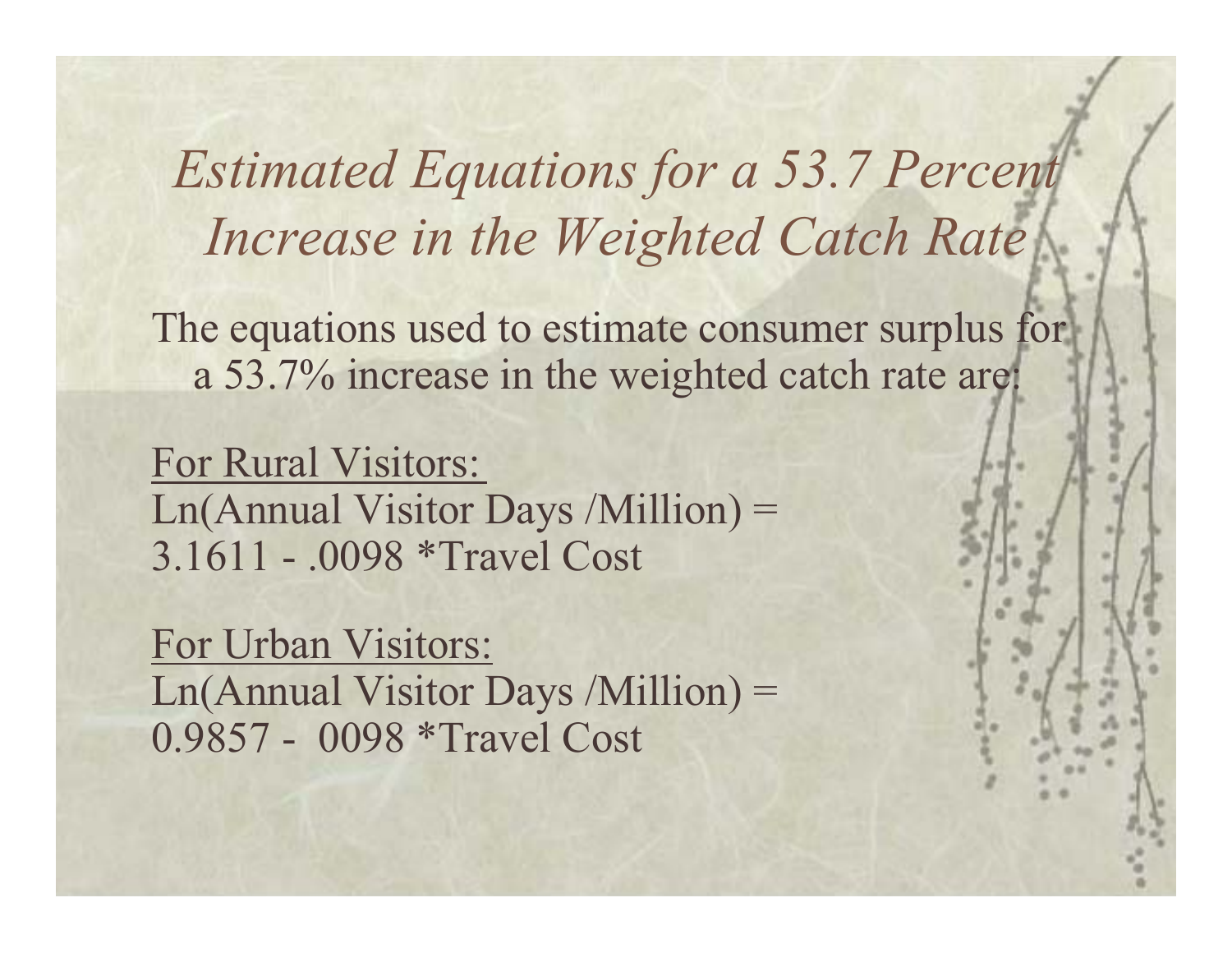*Estimated Annual Visitor Days following Achievement of the AFRP Fish Population Goals*

- \* Inserting the average travel cost of \$24.26 per visitor day and solving the equations for visits per million yields:
	- Annual urban visitor days per million = 2.93
	- Annual rural visitor days per million = 25.77
	- Weighted average annual visitor days per million  $= 17.69$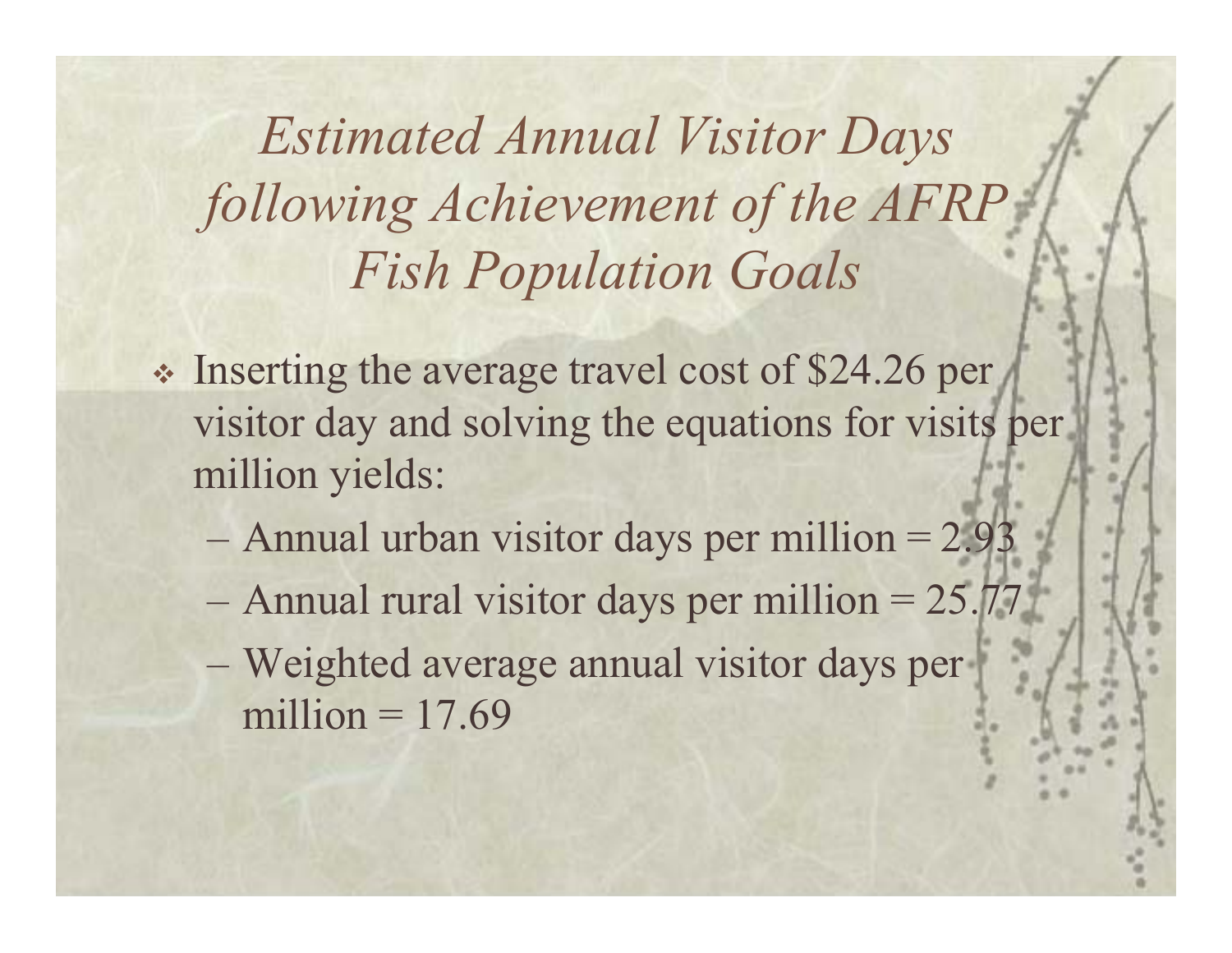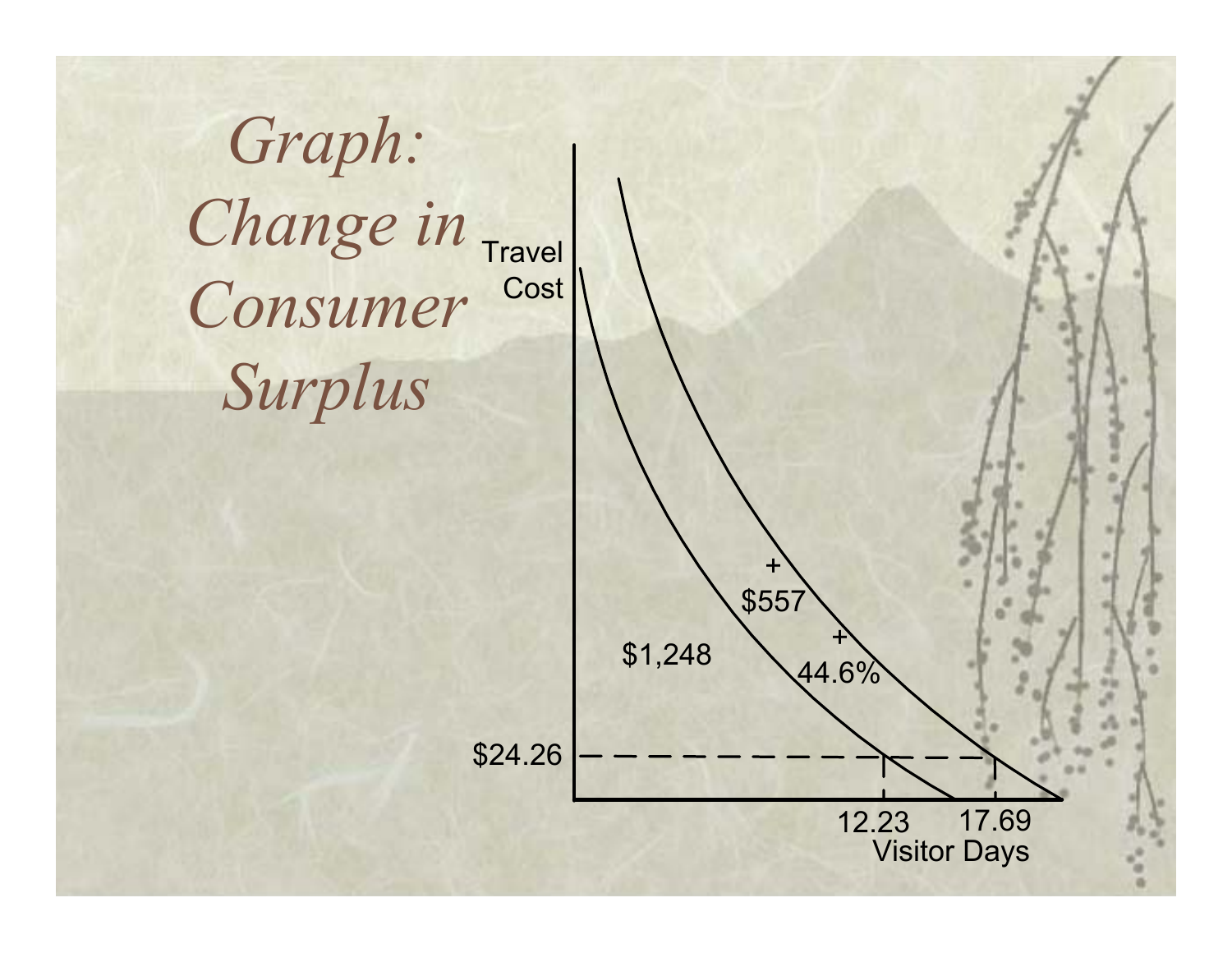*The Change in Value for the Sacramento River Freshwater Sport Fishery due to the AFRP Increases in Fish Populations*

- Total consumer surplus increases by \$16,841,218 to \$54,619,921.
- The percentage increase in the value of the Sacramento River freshwater sport fishery is 44.58%, or 83.07% of the increase in the weighted catch rate.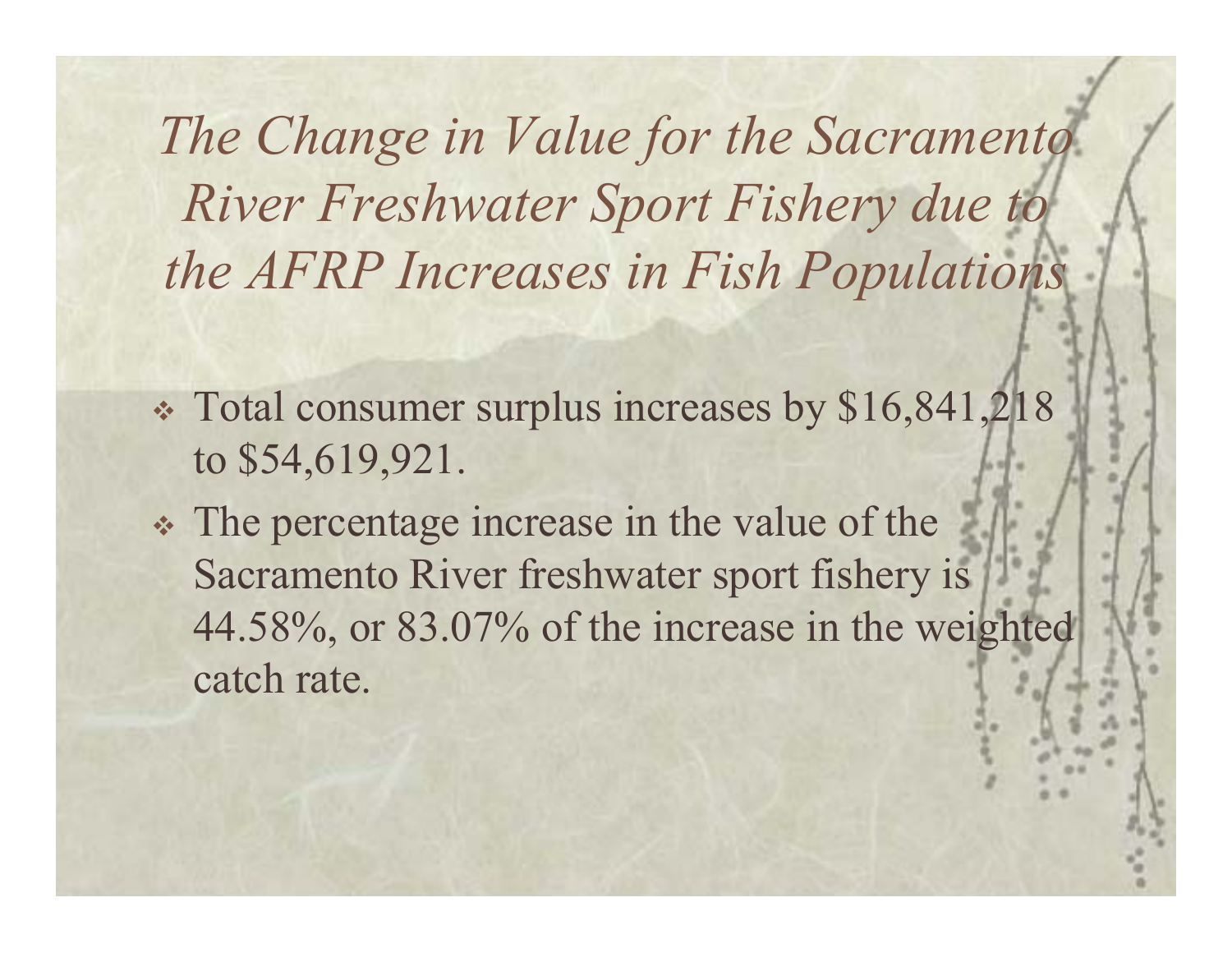# *The Future Value for the Sacramento River Freshwater Sport Fishery due to the AFRP Increases in Fish Populations*

| Year | <i><b>Value (1999\$)</b></i> |
|------|------------------------------|
| 2000 | \$17,093,836                 |
| 2005 | \$18,414,916                 |
| 2010 | \$19,838,095                 |
| 2015 | \$21,371,262                 |
| 2020 | \$23,022,919                 |
| 2025 | \$24,802,222                 |
| 2030 | \$26,719,037                 |
| 2035 | \$28,783,992                 |
| 2040 | \$31,008,534                 |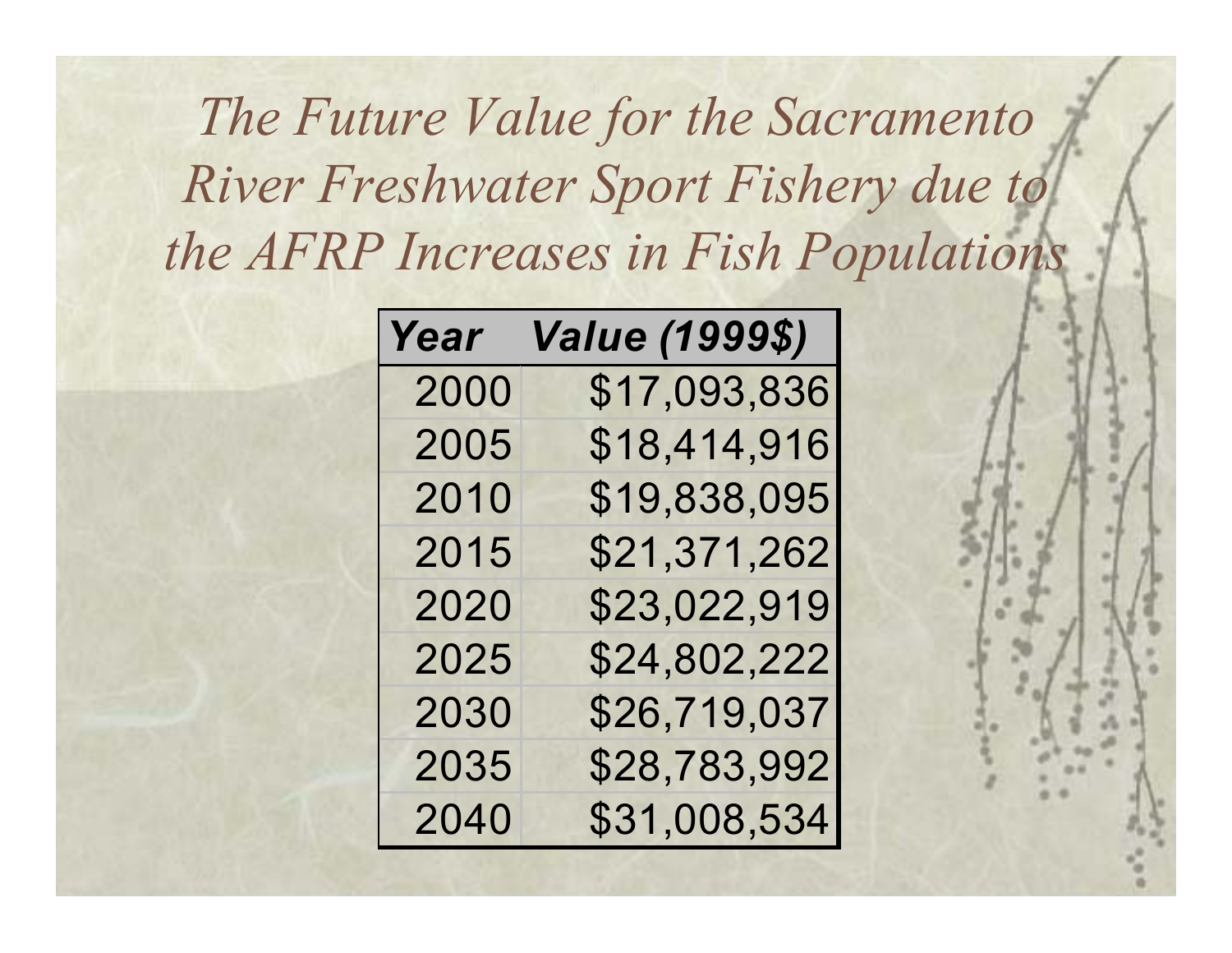*Present Value of Benefits of Improvement in the Sacramento River Freshwater Sport Fishery*

- Based on:
	- California's projected annual population growth rate of 1.5%
	- $-$  Real discount rate of 3%
- Present Value (in 1999 dollars) of achieving the AFRP fish population goals is \$507 million over the next 40 years